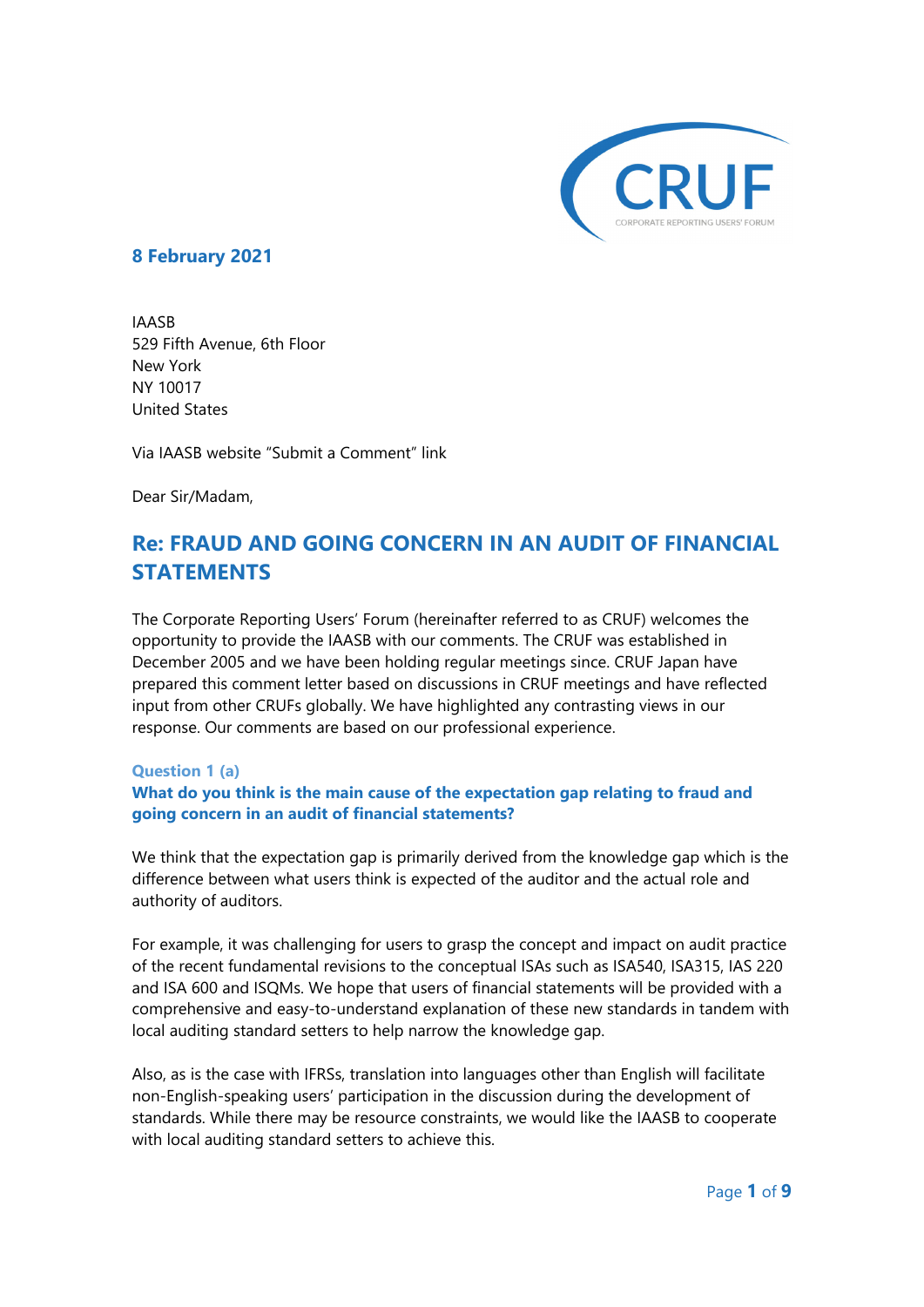

The knowledge gap could also be derived from differences in the perspectives of users, such as investors and analysts, and auditors. Investors and analysts place importance on information that affects stock prices and ratings, but auditors place the highest priority on whether financial statements are free from material misstatements. It is possible therefore that auditors are not familiar with the information that investors and analysts place importance on, such as the future prospects of the company's products and services, industry trends, and the economic and market environment, or auditors might have a different view on the company and industry than users. We would expect auditors to proactively gather information on the audited company and its industry, including points and perspectives that investors and analysts place importance on.

Key Audit Matters (KAMs), plus the addition of Critical Audit Matters (CAMs) in the USA, may include the auditor's explanation with respect to the company's system for preventing frauds which may lead to material misstatements. We expect the IAASB to analyze such descriptions to a wider extent in cooperation with local accounting bodies.

We believe also that the expectation gap arises from the performance gap, where the performance of an audit is not up to a high enough quality. Regarding the performance gap, the CRUF would like the IAASB to continue its efforts to clarify the ambiguity of the standards as the discussion paper mentioned. We also expect the IAASB to encourage countries to take appropriate actions including enactment of laws and regulations in alliance with IOSCO and/or ICGN for tight deadline issues. We expect auditing firms to improve their governance through ISQM1 implementation to reduce concerns that auditing firms might not develop clear guidelines and procedures regarding audit quality. We are concerned about whether accountants effectively execute professional skepticism in the current audit environment. Any fraud could affect a company's financial statements through negative impacts from fines, damage claims and impairment of reputation. Auditors are expected to confront the risk of fraud with this in mind. Some CRUF UK Members indicate that an example of removing ambiguity from standards may be seen in the proposed revisions to ISA (UK) 240 and their consultation on this by the Financial Reporting Council in the UK.

We agree with the discussion paper that there is insufficient provision of information from auditors to shareholders on their procedures performed and outcomes. We recognize that the IAASB has expanded initiatives for auditors' disclosure, such as transparency reports of audit firms, however we would like such efforts to be accelerated. As discussions during the development of ISQM1 did not always go positively in this area, we expect the IAASB to be more proactive in addressing this. One way to do this is to ensure that audit standards' changes and developments are consumer rather than producer led with the IAASB listening more to what the users of audits and audited financial statements are looking for.

During an audit, auditors should understand the actual state of the company's governance,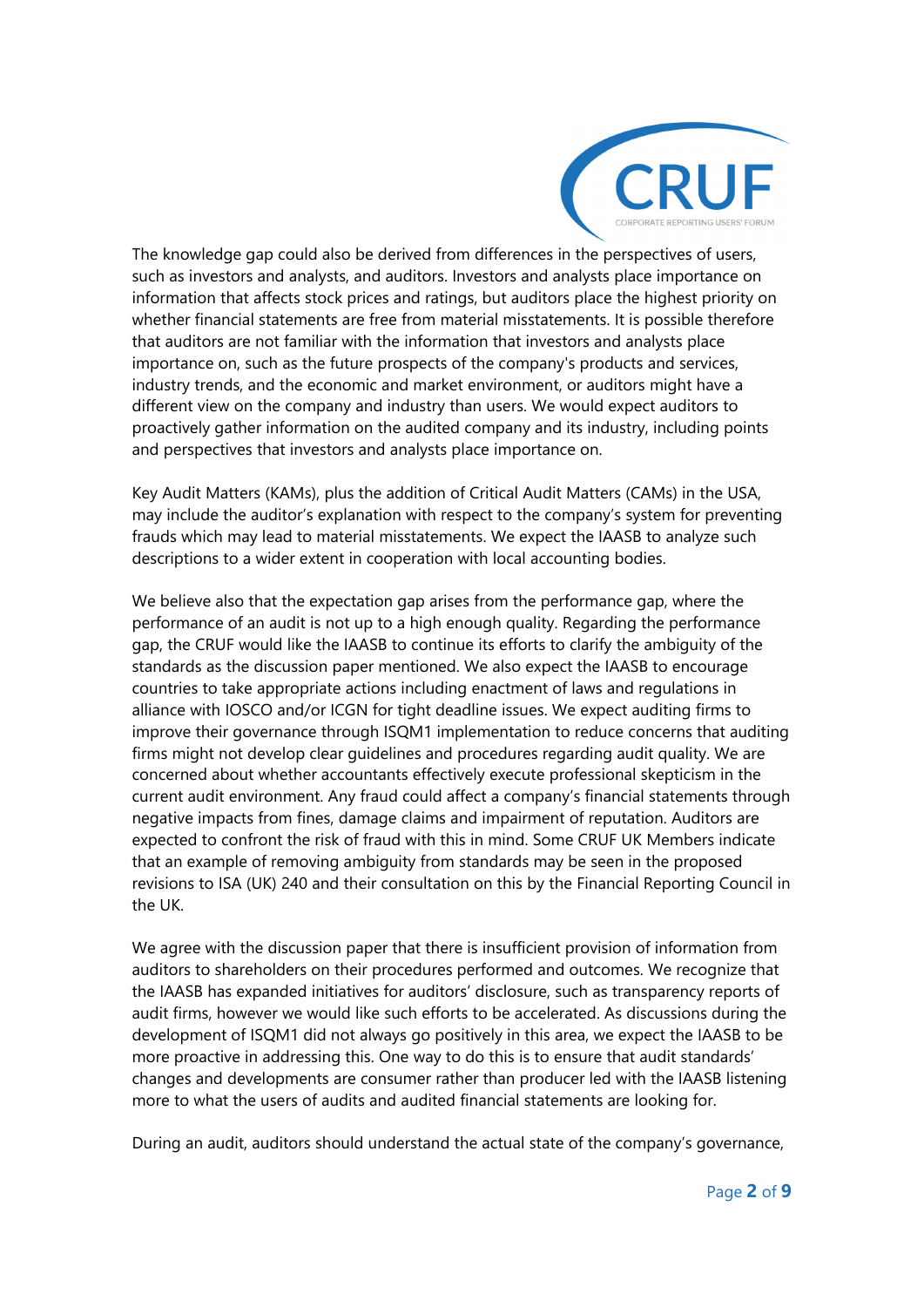

including whether those charged with governance are independent from management (in mind, as well as in appearance, possess necessary knowledge, skill and authority, and align with internal audit functions), and are committed to their duty. Auditors should know who is the right contact of those charged with governance**,** its subordinates and others within the company who are responsible for dealing with allegations of fraud raised by employees or other parties, in case management is reluctant to identify and respond to fraud. In addition, we expect auditors to assist management and those charged with governance to regularly reinforce their knowledge of GAAP and GAAS. Furthermore, auditors should understand the company's culture well. If similar, even insignificant frauds occur repeatedly or with the involvement of management, it indicates a company culture that creates or overlooks frauds leading to material misstatements. Auditors should request companies to identify the root cause of the frauds and remedy internal control weaknesses and assist companies in cultivating a culture that does not permit any frauds.

Auditing standards should focus more on reliance of audits on internal financial controls and how these may indicate the possibility of material misstatements in financial statements arising from fraud.

#### **Question 1 (b)**

## **In your view, what could be done, by the IAASB and / or others (please specify), to narrow the expectation gap related to fraud and going concern in an audit of financial statements?**

Advances in IT can enable the analysis of all transactions, rather than sampled transactions. The use of AI to detect fraud has also been researched. In addition, if there is a high possibility that fraud has been committed, use of a certified fraud examiner or conducting a forensic audit could be a choice. An audit procedure without prior notice by the auditor could also be an effective method, provided the those charged with governance acknowledges its importance. However, in such a case, it is necessary to consider whether the auditor can have such authority and resources, as well as the impact it may have on the regular audit work. We would like the IAASB to conduct research and analysis about the usage of new technology, the use of a certified fraud examiner, conducting forensic audits, and audit procedure without prior notice to management then issue audit practice notes or reflect the findings in the standards.

Whistleblowing is a major trigger for revealing corporate fraud. We would like the IAASB to include the utilization of the whistleblowing system in the standard, show the desirable form of the system and examples of effective utilization methods by the auditor in the audit practice notes.

In addition, it is strongly encouraged that auditors and those charged with governance discuss risk of material misstatements due to fraud.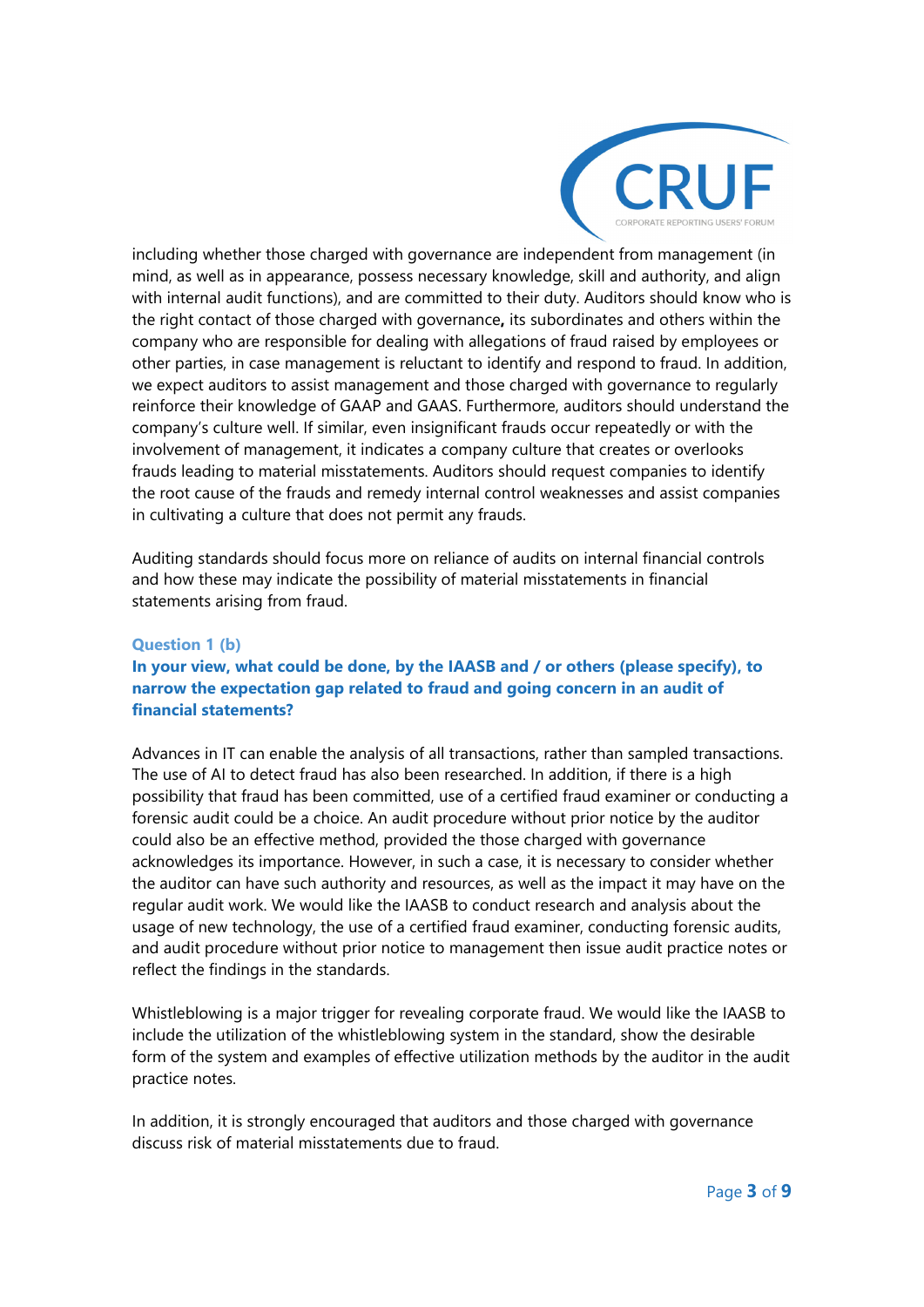

All participants in the financial reporting ecosystem, that means: 1) auditors, 2) issuers who should be primarily responsible for preparing appropriate financial statements and preventing fraud, and 3) users of financial statements such as investors and analysts who should properly evaluate and analyze the issuers, are expected to strive to narrow the expectation gap, with the mindset to prevent fraud, as well as understanding the role, necessity and function of an audit. The interest of companies and users of financial statements in audit has increased with the introduction of KAMs and, in the USA, CAMS. Taking this opportunity, further efforts are expected by the participants in the financial reporting ecosystem, including business organizations, investors / analyst groups, and supervisors.

#### And we suggest the following

- The audit standard relating to fraud in financial statements should consider including the following audit processes to identify and assess the risk of material misstatement due to fraud:
	- o Discussions amongst the audit engagement team
	- o Discussions with management and those charged with governance
	- $\circ$  Discussions with an audited entity's available shareholders, especially those who may have expressed previous concerns in financial statements indicative of fraud, and
	- o Discussions with an audited entity's operational management, especially those tasked with implementing controls mitigating against material frauds.
- Another enhancement to the fraud audit standard would be to identify transactions and balances with a rebuttable presumption that there are risks of fraud, such as revenue and cash.
- From known past reported alleged frauds, it appears that material frauds (as they have usually resulted in the collapse of the group or company) missed by auditors tend to be those where there has been senior management collusion and/or falsification of asset records, especially cash at bank. We suggest that a sharper focus is brought on an auditor's responsibility to consider whether or not a record or document is authentic. While this should reduce the risk of auditors missing material falsifications of asset records, we would also recommend any new requirement in this respect to say "For each record or document, the auditor should conclude whether they can rely upon it being authentic, and document that conclusion either for specific records and documents or for categories of records and documents as appropriate." We consider that this requirement would more effectively sharpen the focus of auditors on the issue.

#### **Question 2 (a)**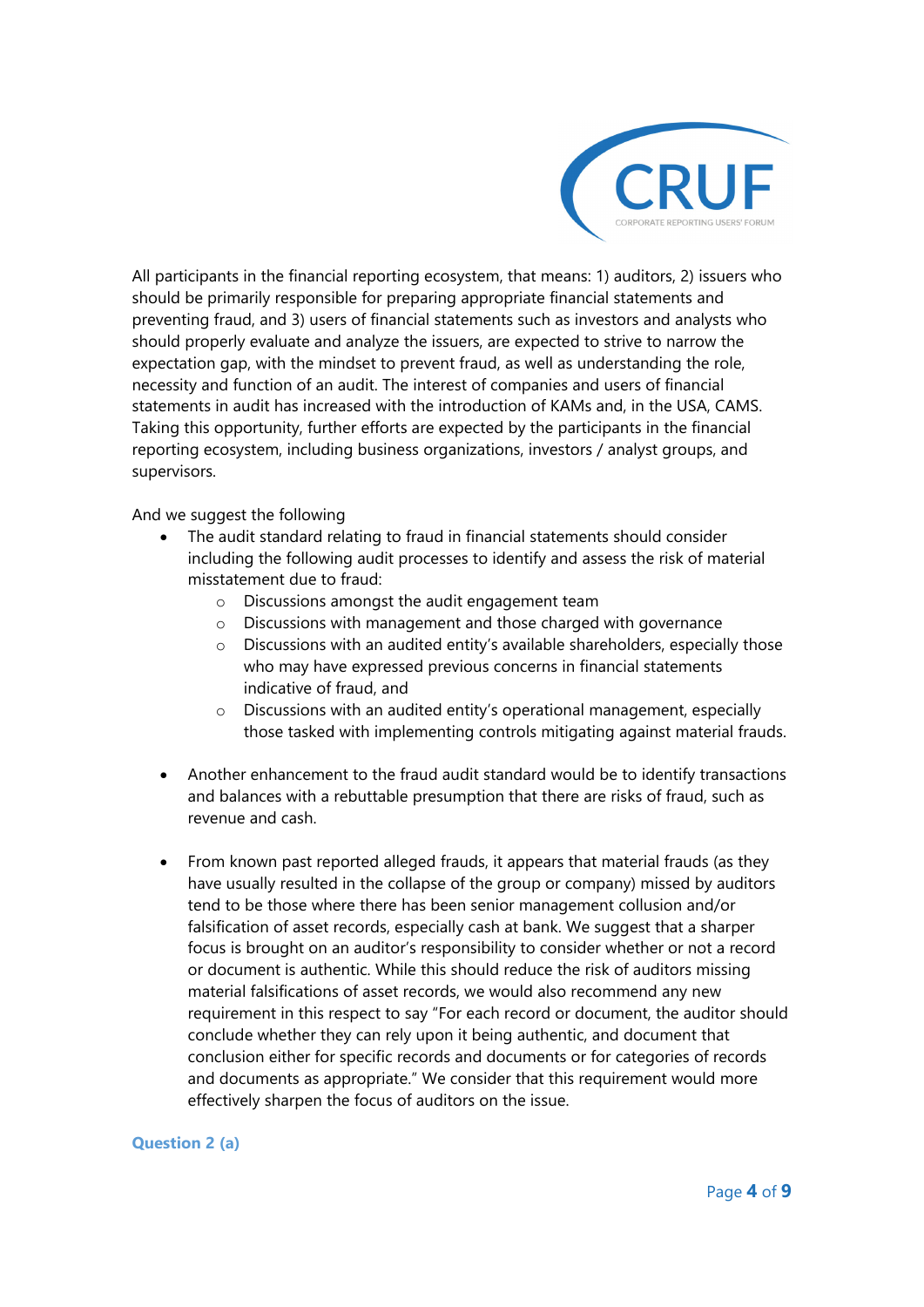

#### **Should the auditor have enhanced or more requirements with regard to fraud in an audit of financial statements? If yes, in what areas?**

Yes. It is already clear that auditors need to look for fraud as a potential cause of financial misstatements. They must do their job on this front. We request improvement on the points mentioned in Questions 1 (a) and (b). It is understandable that it is difficult for the auditor to detect the kind of fraud that does not lead to misstatement of financial statements. However, ISA720 requires the auditor to read and consider other information beyond the financial statements. Other information, including non-financial information, includes the description of a wide range of matters such as corporate risks, business models, governance systems. Auditors need to pay close attention to these as well. This means better communication is needed between the auditor, those charged with governance at the company and others. By strengthening the checking of non-financial information by auditors, it is expected that they will have more opportunities to notice fraud that does not directly lead to misstatement of financial statements.

It is not entirely clear to us whether IAS require auditors to carry out procedures to consider or identify material non-compliance with laws and regulations, as such would highlight a risk of fraud. If ISAs do not or they are ambiguous, some CRUF members suggest that it is made clear that auditors have an obligation to carry out such procedures.

#### **Question 2 (b)**

## **Is there a need for enhanced procedures only for certain entities or in specific circumstances?**

Some CRUF participants answered no, as all entities and all circumstances should be considered in deciding whether to use enhanced procedures. Other CRUF participants answered yes, but they think that not only are large-scale companies, and companies with complicated businesses, considered to be at high risk, but that start-up or young and fastgrowing companies with strong owner-manager authority are too. This is because the latter companies are less likely to be controlled by shareholders other than the owner and its affiliates.

#### **Question 2 (c)**

## **Would requiring a "suspicious mindset" contribute to enhanced fraud identification when planning and performing the audit? Why or why not?**

Conditionally, yes. However, the definition of Suspicious Mindset needs to be clarified. It is usually sufficient for auditors to conduct audits with professional skepticism. This is because there are some executives who do not convey the inconvenient facts of the company to the auditor, and some of those charged with governance who are not active in coordinating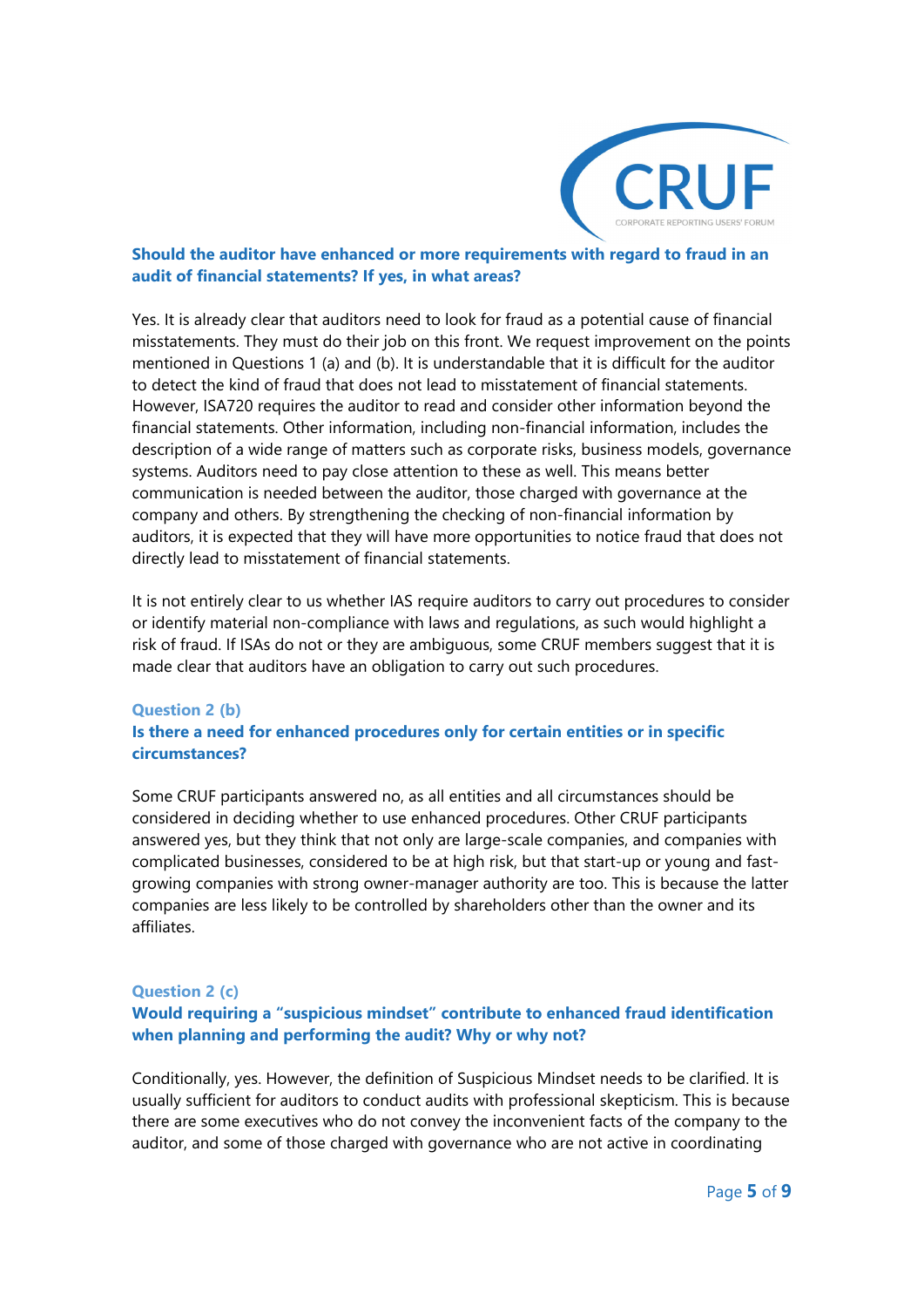

with the auditor. Professional skepticism should identify the most inconvenient facts or ensure questions are asked and discussed with those charged with governance. Professional skepticism is not supposed to change the initially neutral view of management's integrity, but in the event of suspicion of fraud that could lead to misstatement, the auditor needs to exercise a more suspicious mindset when engaging in audit work. In such a case, it may be determined that there is a high possibility of fraud, and the auditor has to engage in an audit on the premise that the management is dishonest or those charged with governance are uncooperative. However, if such doubts have not arisen, in order to produce proper financial reporting, it is desirable for auditors to remain neutral but skeptical and to maintain a constructive relationship with those charged with governance as well as management.

Some UK CRUF members insist that the above is not strong enough. They indicated that the UK's proposed revisions to ISA 240 set out how the engagement team should consider the entity's susceptibility to fraud and it includes several important steps to promote a skeptical mindset. They explain these steps include seeking contradictory evidence, considering in what ways the entity might be susceptible to fraud and the potential role of management bias and incentives among fraud risks.

#### **Question 3**

#### **In your view:**

**(a) Should the auditor have enhanced or more requirements with regard to going concern in an audit of financial statements? If yes, in what areas? (c) Do you believe more transparency is needed:** 

## **(i) About the auditor's work in relation to going concern in an audit of financial statements?**

**(ii) About going concern, outside of the auditor's work relating to going concern?** 

Regarding questions 3 (a) Yes and (c)(Conditionally) Yes. If an auditor provides a statement that there is a material uncertainty in relation to going concern, it certainly will have a significant impact on the company. As such, the auditor is expected to collect sufficient information and to have high skill to make this judgement. We would like to ask the IAASB to develop, and review in a timely manner, auditing standards with such expectation in mind, while responding to changes in the situation such as the Covid-19 pandemic. We would appreciate it if the IAASB could exemplify in the audit practice notes, a case where the period to consider the judgement of going concern needs to exceed 12 months from the end of the reporting period. If it is appropriate to prepare financial statements on the assumption of a going concern, but significant uncertainties exist, the rule mentions that the audit report should emphasize such significant uncertainties in the footnote. We would appreciate it if the IAASB coordinated with the IASB, regarding the treatment of the footnote.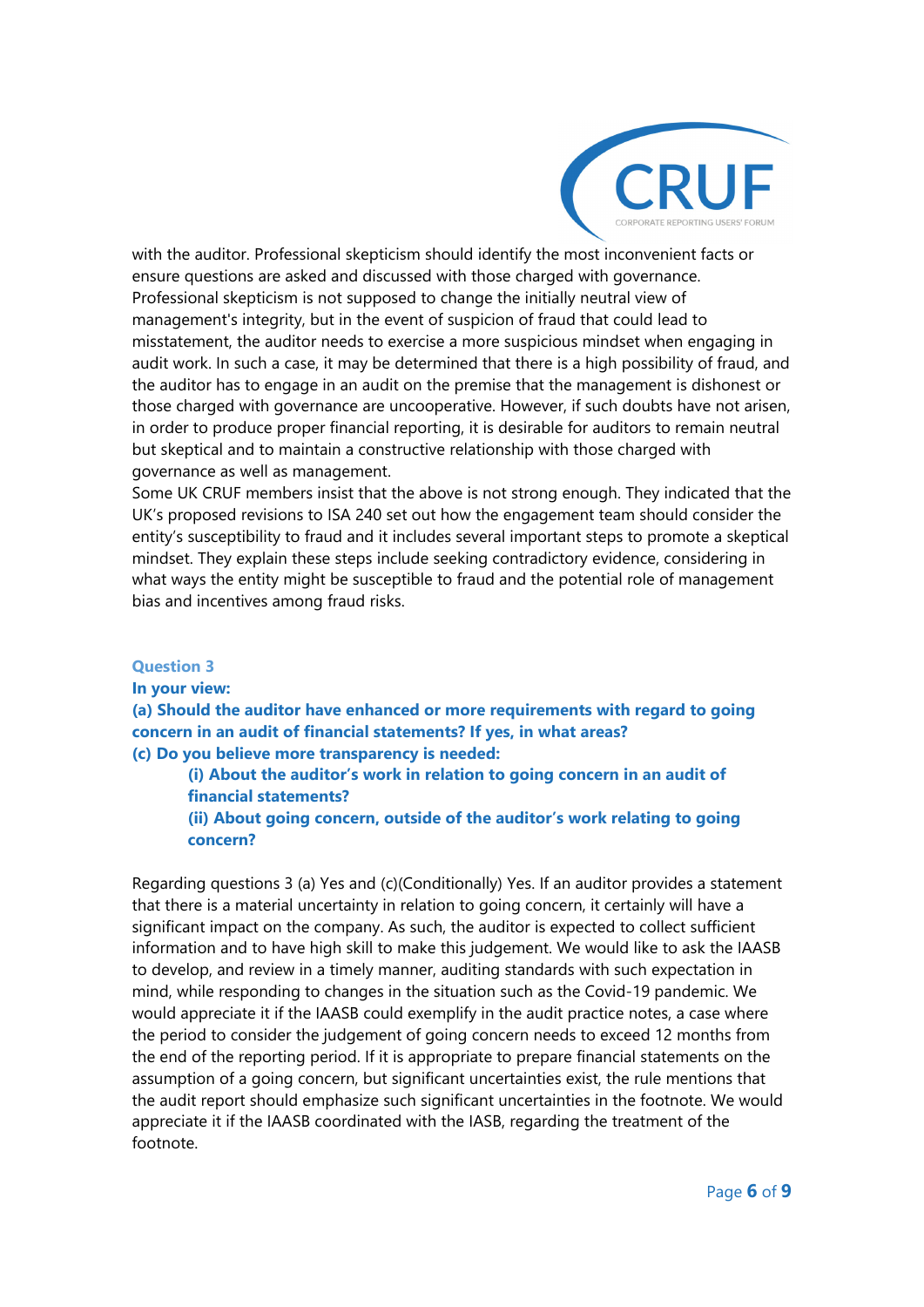

## **(b) Is there a need for enhanced procedures only for certain entities or in specific circumstances?**

Yes and no, as our opinion is basically the same as the content described in Question 2 (b).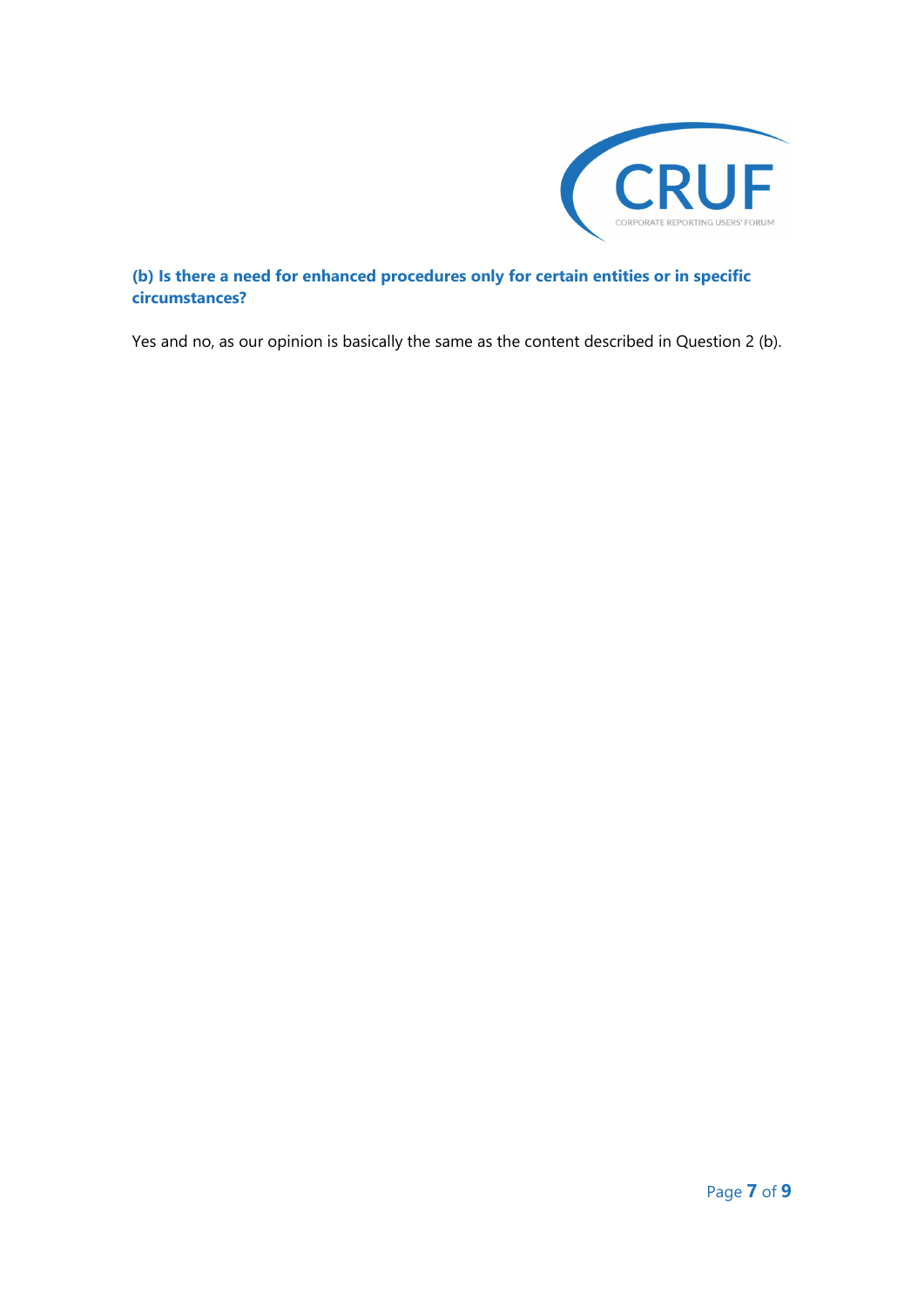

#### **About the Corporate Reporting Users' Forum (CRUF)**

The CRUF was set up in 2005 by users of financial reports to be an open forum for learning about and responding to the many accounting and regulatory changes that affect corporate reporting. In particular, participants are keen to have a fuller input into the deliberations of accounting and audit standard setters and regulators. CRUF participants include buy and sell-side analysts, credit ratings analysts, fund managers and corporate governance professionals. Participants focus on equity and fixed income markets. The Forum includes individuals with global or regional responsibilities and from around the world, including Australia, Canada, France, Germany, Hong Kong, India, Japan, New Zealand, South Africa, UK and USA.

The CRUF is a discussion forum. Different individuals take leadership in discussions on different topics and in the initial drafting of representations. In our meetings around the world, we seek to explore and understand the differences in opinions of participants. The CRUF does not seek to achieve consensus views, but instead we focus on why reasonable participants can have different positions. Furthermore, it would not be correct to assume that those individuals who do not participate in a given initiative disagree with that initiative. This response is a summary of the range of opinions discussed at the CRUF meetings held globally. Local country differences of opinion are noted where applicable.

Participants take part in CRUF discussions and joint representations as individuals, not as representatives of their employer organisations. Accordingly, we sign this letter in our individual capacity as participants of the Corporate Reporting Users' Forum and not as representatives of our respective organisations. The participants in the Forum that have specifically endorsed this response are listed below.

#### **Signatures**

**Peter Parry**  UKSA

**Dean Buckner**  UKSA

#### **Masayuki Kubota, CFA**  Head of Rakuten Securities Economic Research Institute Rakuten Securities、Inc.